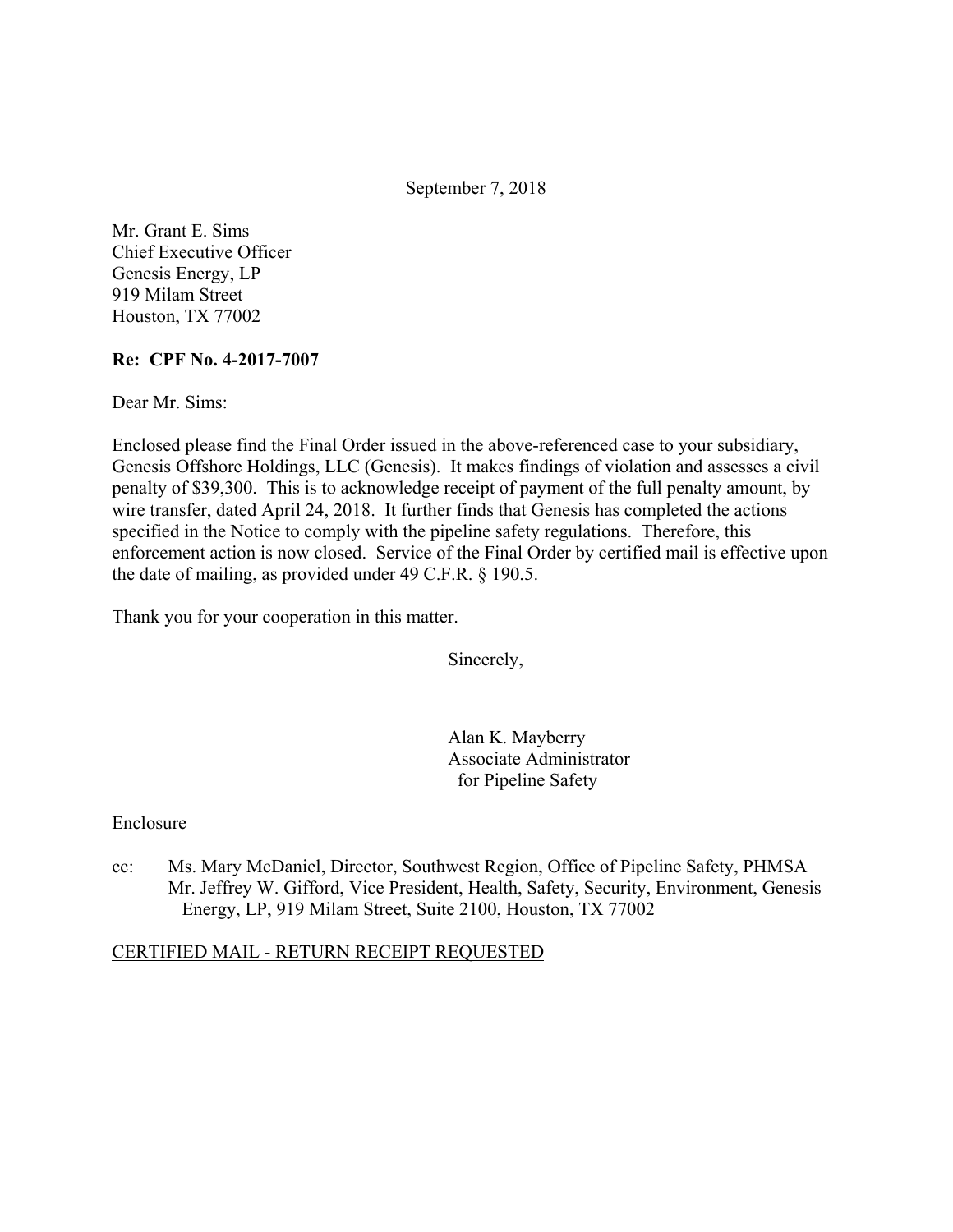## **U.S. DEPARTMENT OF TRANSPORTATION PIPELINE AND HAZARDOUS MATERIALS SAFETY ADMINISTRATION OFFICE OF PIPELINE SAFETY WASHINGTON, D.C. 20590**

**)**

 **)**

 **)**

**In the Matter of )**

**Genesis Offshore Holdings, LLC, ) CPF No. 4-2017-7007 a subsidiary of Genesis Energy, LP, )**

**\_\_\_\_\_\_\_\_\_\_\_\_\_\_\_\_\_\_\_\_\_\_\_\_\_\_\_\_\_\_\_\_\_\_\_\_)** 

 $\mathcal{L}=\{1,2,3,4,5\}$ 

**Respondent. )** 

 $\overline{a}$ 

### **FINAL ORDER**

infrastructure to move oil and natural gas produced in the Gulf to onshore refining centers.<sup>2</sup> From January 23 through August 25, 2017, pursuant to 49 U.S.C. § 60117, a representative of the Pipeline and Hazardous Materials Safety Administration (PHMSA), Office of Pipeline Safety (OPS), conducted an on-site pipeline safety inspection of the facilities and records of Genesis Offshore Holdings, LLC (Genesis or Respondent), in Houston, Texas, and Houma, Louisiana. Genesis is a subsidiary of Genesis Energy,  $LP<sup>1</sup>$  Genesis' pipeline transportation division consists of approximately 2,600 miles of pipeline in the Gulf of Mexico and provides

As a result of the inspection, the Director, Southwest Region, OPS (Director), issued to Respondent, by letter dated November 22, 2017, a Notice of Probable Violation, Proposed Civil Penalty, and Proposed Compliance Order (Notice), which also included a warning pursuant to 49 C.F.R. § 190.205. In accordance with 49 C.F.R. § 190.207, the Notice proposed finding that Genesis had committed three violations of 49 C.F.R. Part 195 and proposed assessing a civil penalty of \$39,300 for two of the alleged violations. The Notice also proposed ordering Respondent to take certain measures to correct the alleged violations. The warning items required no further action but warned the operator to correct the probable violations or face possible future enforcement action.

After requesting and receiving an extension of time, Genesis Energy, LP, responded to the Notice on behalf of Respondent, by letter dated January 15, 2018 (Response). The company did not contest the allegations of violation but requested that the proposed civil penalty for two of the alleged violations be reduced or eliminated. Respondent also provided information concerning

<sup>1</sup> Securities and Exchange Commission website, *available at* 

https://www.sec.gov/Archives/edgar/data/1022321/000102232118000024/gel12312017exhibit211 htm (last accessed July 10, 2018).

<sup>2</sup> Pipeline Safety Violation Report (Violation Report), (November 21, 2017), (on file with PHMSA), at 1.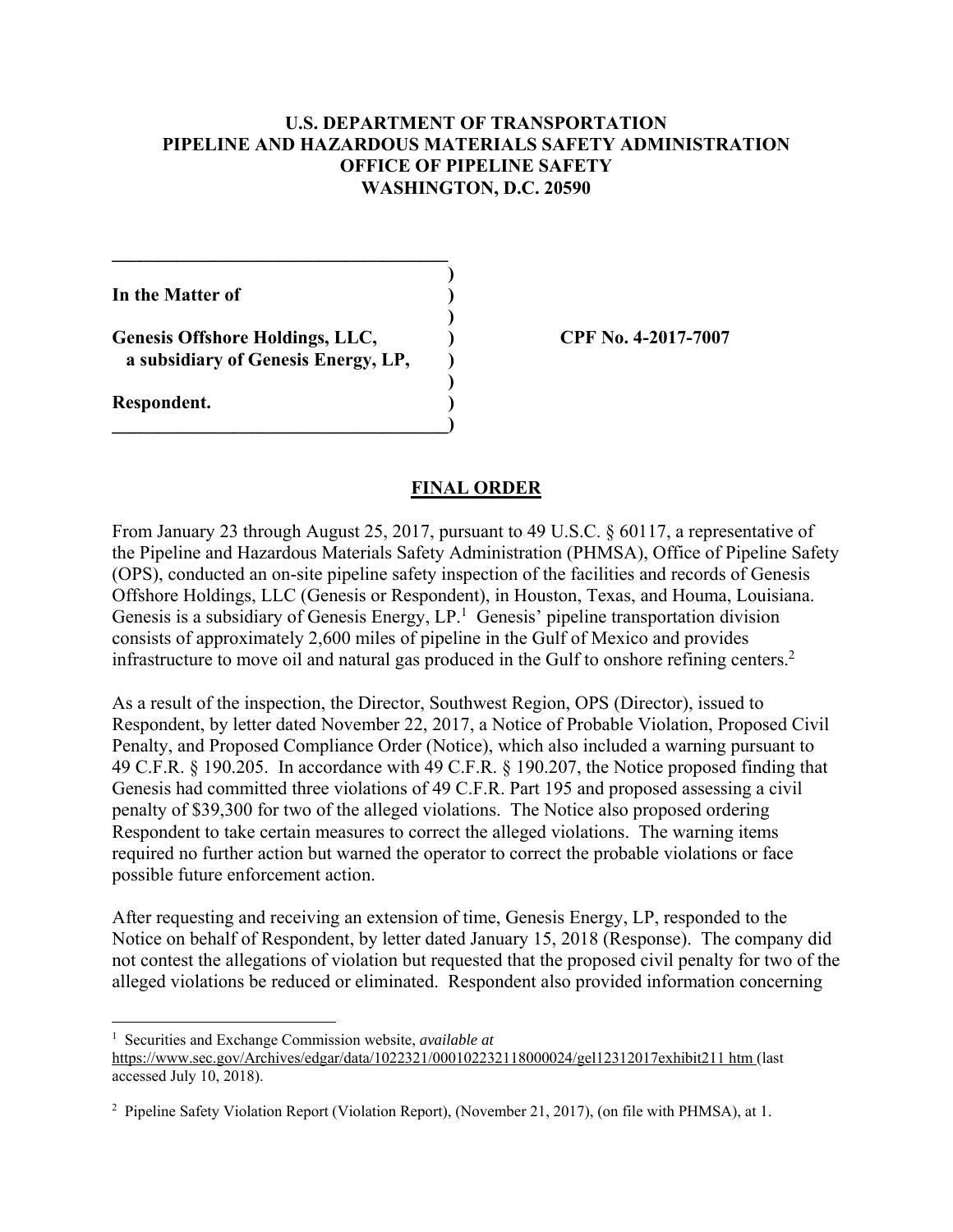the corrective actions it had taken. Subsequently, on April 24, 2018, Genesis paid the proposed administrative civil penalty of \$39,300 by wire transfer, as provided under 49 C.F.R. § 190.227. In accordance with 49 C.F.R. § 190.208(a)(1), such payment authorizes the Associate Administrator to make findings of violation and to issue this final order without further proceedings. Respondent did not request a hearing and therefore has waived its right to one.

# **FINDINGS OF VIOLATION**

In its Response, Genesis did not contest the allegations in the Notice that it violated 49 C.F.R. Part 195, as follows:

**Item 1:** The Notice alleged that Respondent violated 49 C.F.R. § 195.402(a), which states:

## **§ 195.402 Procedural manual for operations, maintenance, and emergencies.**

 maintenance activities and handling abnormal operations and emergencies. (a) *General*. Each operator shall prepare and follow for each pipeline system a manual of written procedures for conducting normal operations and This manual shall be reviewed at intervals not exceeding 15 months, but at least once each calendar year, and appropriate changes made as necessary to insure that the manual is effective. This manual shall be prepared before initial operations of a pipeline system commence, and appropriate parts shall be kept at locations where operations and maintenance activities are conducted.

The Notice alleged that Respondent violated 49 C.F.R. § 195.402(a) by failing to follow for each pipeline system a manual of written procedures for conducting normal operations and maintenance activities and handling abnormal operations and emergencies. Specifically, the Notice alleged that Genesis failed to follow its own *Deficiency Reporting and Remedial Action Development Procedure (GEN CP 09), Section 2.5,* which requires that identified deficiencies be corrected prior to the next required inspection cycle, as specified in the applicable regulatory guidance. Genesis failed to follow its *Atmospheric Corrosion Inspection Procedure (GEN CP 39), Section 4,* which required that surface rust graded between 6-G and 3-S on the legend be repaired before the next inspection cycle, which took place once every year, but with intervals not exceeding 15 months. According to the Notice, Asset ID 11968 at Milepost (MP) 40.1402 was graded 4-G in 2015 and 4-S in 2016, but the company's remedial action form showed that the company did not complete remediation until June 4, 2017. Asset ID 10597 at MP 71.3701, asset ID 12508 at MP 0.0000, and asset ID 14077 at MPs 113.3000 and 113.4000 were all graded 5-S in 2015 and 2016, but no remediation occurred before the next inspection cycle. Thus, at all five locations listed above, Genesis failed to remediate atmospheric corrosion within the time period called for under its own procedures.<sup>3</sup>

Respondent did not contest this allegation of violation. Accordingly, based upon a review of all

 $\overline{a}$ <sup>3</sup> Violation Report, at 5-6.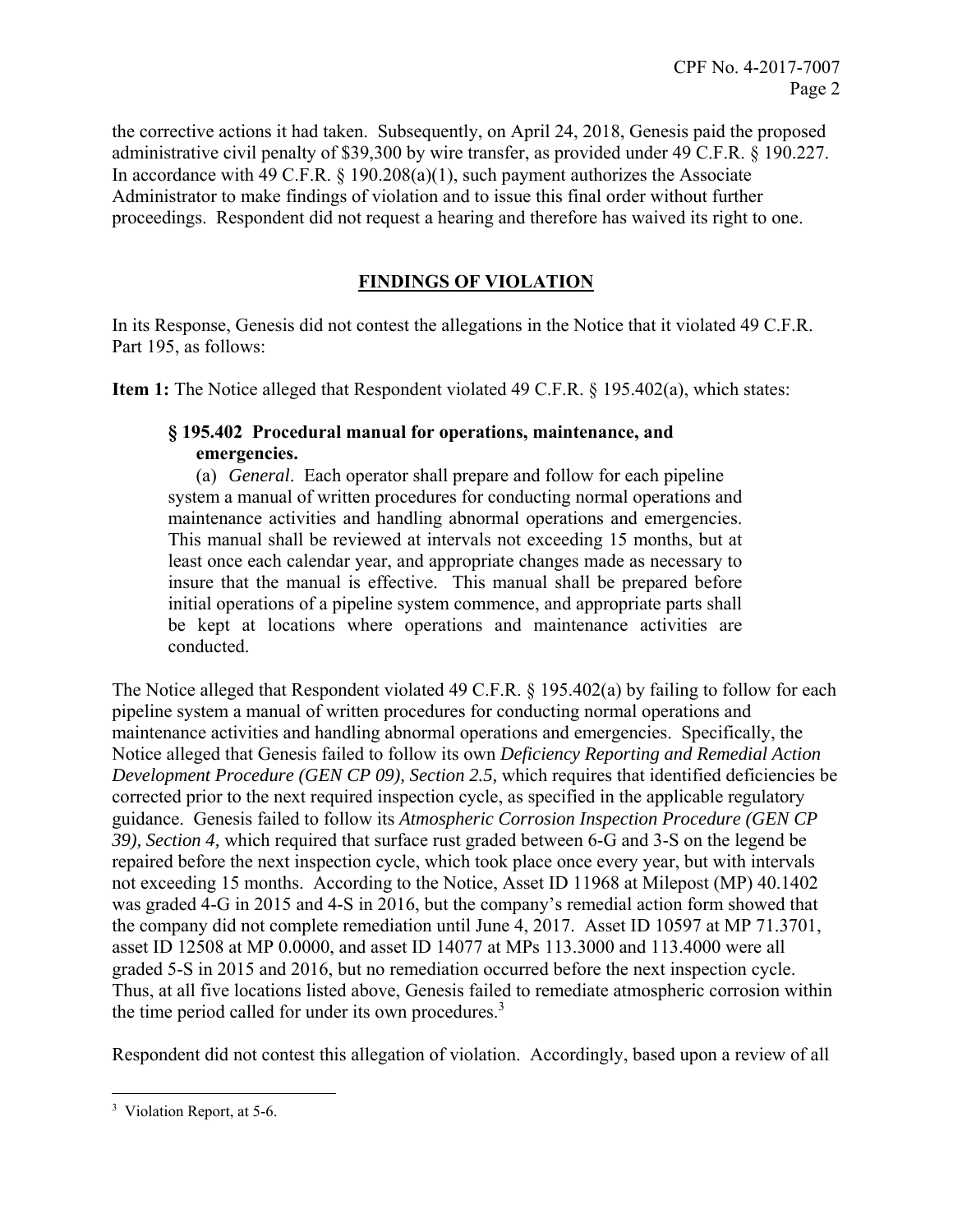of the evidence, I find that Respondent violated 49 C.F.R. § 195.402(a) by failing to follow for each pipeline system its own manual of written procedures for conducting normal operations and maintenance activities and handling abnormal operations and emergencies.

**Item 2:** The Notice alleged that Respondent violated 49 C.F.R. § 195.452(b)(5), which states:

# **§ 195.452 Pipeline integrity management in high consequence areas.**

 $(a) \ldots$ 

(b) *What program and practices must operators use to manage pipeline integrity?* Each operator of a pipeline covered by this section must:

 (1) Develop a written integrity management program that addresses the risks on each segment of pipeline in the first column of the following table not later than the date in the second column:

| Date                                                    |
|---------------------------------------------------------|
| March 31, 2002.                                         |
| February 18, 2003.                                      |
| 1 year after the date the<br>pipeline begins operation. |
|                                                         |

 $(2) \ldots$ .

(5) Implement and follow the program.

The Notice alleged that Respondent violated 49 C.F.R. § 195.452(b)(5) by failing to implement and follow its own written integrity management (IM) program. Specifically, the Notice alleged that Genesis failed to complete the information analysis (IA) and periodic evaluation for the Poseidon Pipeline, as required under § 195.452(g) and Genesis's *IM Procedure 601L, "Information Analysis – Line Pipe," Sections 1.1.2 – 1.2.2.* This procedure required that the IA be completed within three years of the completion of a segment's integrity assessment. Genesis's records showed the IA for the Poseidon Pipeline had not been completed even though the last assessment date for the line was August 2014. The required periodic evaluation of the line's integrity three years after the last assessment had also not been completed.

Respondent did not contest this allegation of violation. Accordingly, based upon a review of all of the evidence, I find that Respondent violated 49 C.F.R. § 195.452(b)(5) by failing to implement and follow its own written integrity management program.

**Item 3:** The Notice alleged that Respondent violated 49 C.F.R. § 195.452(b)(5), as quoted above, by failing to implement and follow its own written IM program. Specifically, the Notice alleged that Genesis failed to follow its *IM Process 600, "Determining Preventive and Mitigative Measures Process," Section 6.1.1,* which required that the company's IA process be utilized in identifying when preventive and mitigative measures are appropriate to consider and which measures to consider. According to the Notice, "cleaning pigs" were run monthly on Respondent's pipelines to remove water and biocides were also injected into the lines. Genesis had allegedly been performing these activities as preventive and mitigative measures, yet the September 27, 2017 IA record was incomplete and could not be utilized to substantiate these measures, pursuant to *IM Process 600, Section 6.1.1.*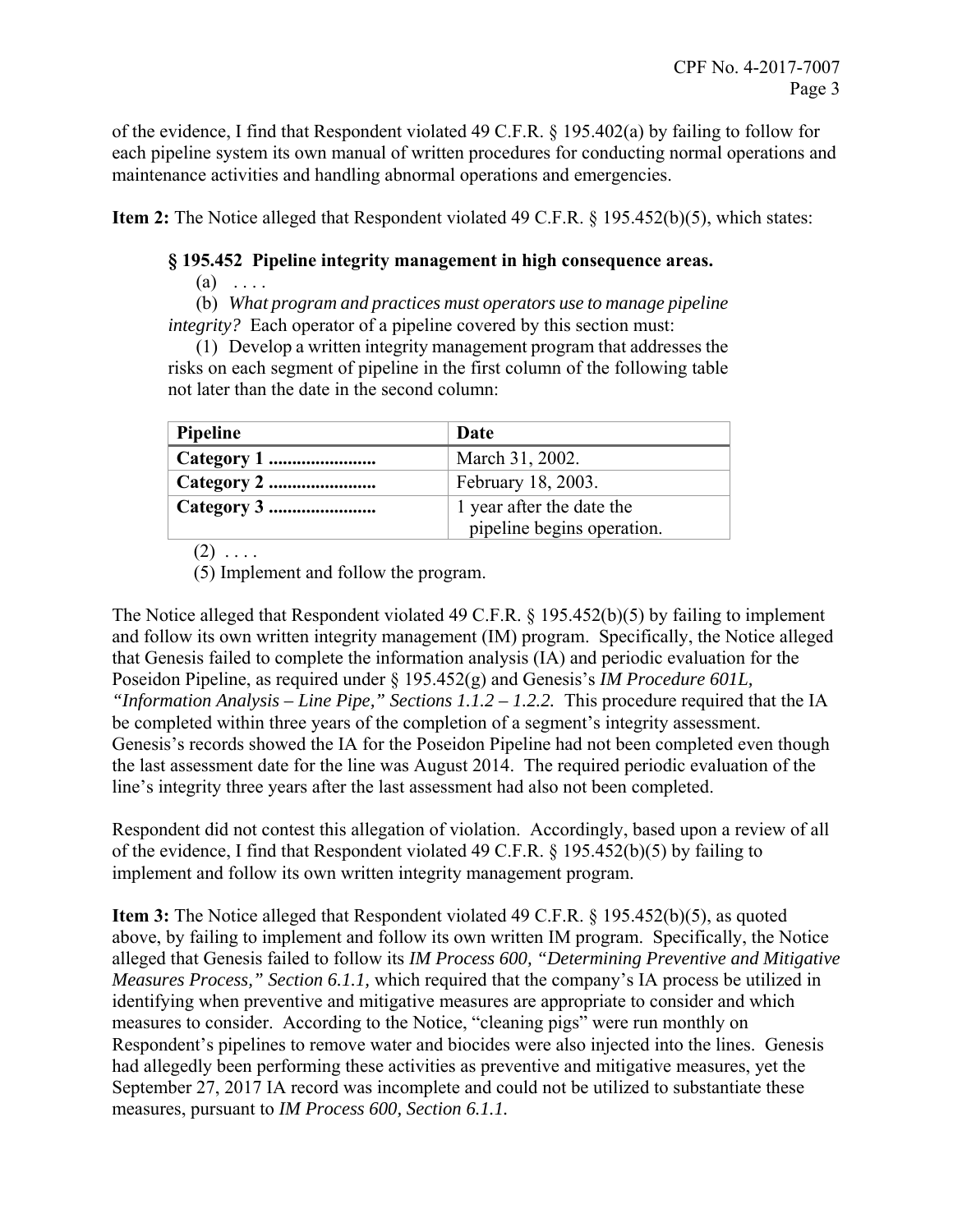Respondent did not contest this allegation of violation. Accordingly, based upon a review of all of the evidence, I find that Respondent violated 49 C.F.R. § 195.452(b)(5) by failing to implement and follow its own written IM program.

These findings of violation will be considered prior offenses in any subsequent enforcement action taken against Respondent.

# **ASSESSMENT OF PENALTY**

Under 49 U.S.C. § 60122, Respondent is subject to an administrative civil penalty not to exceed \$200,000 per violation for each day of the violation, up to a maximum of \$2,000,000 for any related series of violations.<sup>4</sup> In determining the amount of a civil penalty under 49 U.S.C. § 60122 and 49 C.F.R. § 190.225, I must consider the following criteria: the nature, circumstances, and gravity of the violation, including adverse impact on the environment; the degree of Respondent's culpability; the history of Respondent's prior offenses; and any effect that the penalty may have on its ability to continue doing business; and the good faith of Respondent in attempting to comply with the pipeline safety regulations. In addition, I may consider the economic benefit gained from the violation without any reduction because of subsequent damages, and such other matters as justice may require. The Notice proposed a total civil penalty of \$39,300 for the violations cited above.

**Item 1:** The Notice proposed a civil penalty of \$20,300 for Respondent's violation of 49 C.F.R. § 195.402(a), for failing to follow for each pipeline system a manual of written procedures for conducting normal operations and maintenance activities and handling abnormal operations and emergencies. In its Response, Genesis did not contest the allegation of violation but requested that the penalty be reduced. Subsequently, on April 24, 2018, Genesis paid the proposed civil penalty in full. Under 49 C.F.R. § 190.208(a)(1), such payment waives Genesis' opportunity to contest the penalty amount. Accordingly, having reviewed the record and considered the assessment criteria, I assess Respondent a civil penalty of \$20,300 for violation of 49 C.F.R. § 195.402(a).

**Item 2:** The Notice proposed a civil penalty of \$19,000 for Respondent's violation of 49 C.F.R. § 195.452(b), for failing to implement and follow its own written IM program. In its Response, Genesis did not contest the allegation of violation but requested that the penalty be eliminated. Subsequently, on April 24, 2018, Genesis paid the proposed civil penalty in full. Under 49 C.F.R. § 190.208(a)(1), such payment waives the company's opportunity to contest the penalty amount. Accordingly, having reviewed the record and considered the assessment criteria, I assess Respondent a civil penalty of \$19,000 for violation of 49 C.F.R. § 195.452(b)(5).

In summary, having reviewed the record and considered the assessment criteria for each of the Items cited above, I assess Respondent a total civil penalty of **\$39,300**, which amount was paid

 $\overline{a}$ 

<sup>4</sup> These amounts are adjusted annually for inflation. *See, e.g.*, Pipeline Safety: Inflation Adjustment of Maximum Civil Penalties, 82 Fed. Reg. 19325 (April 27, 2017).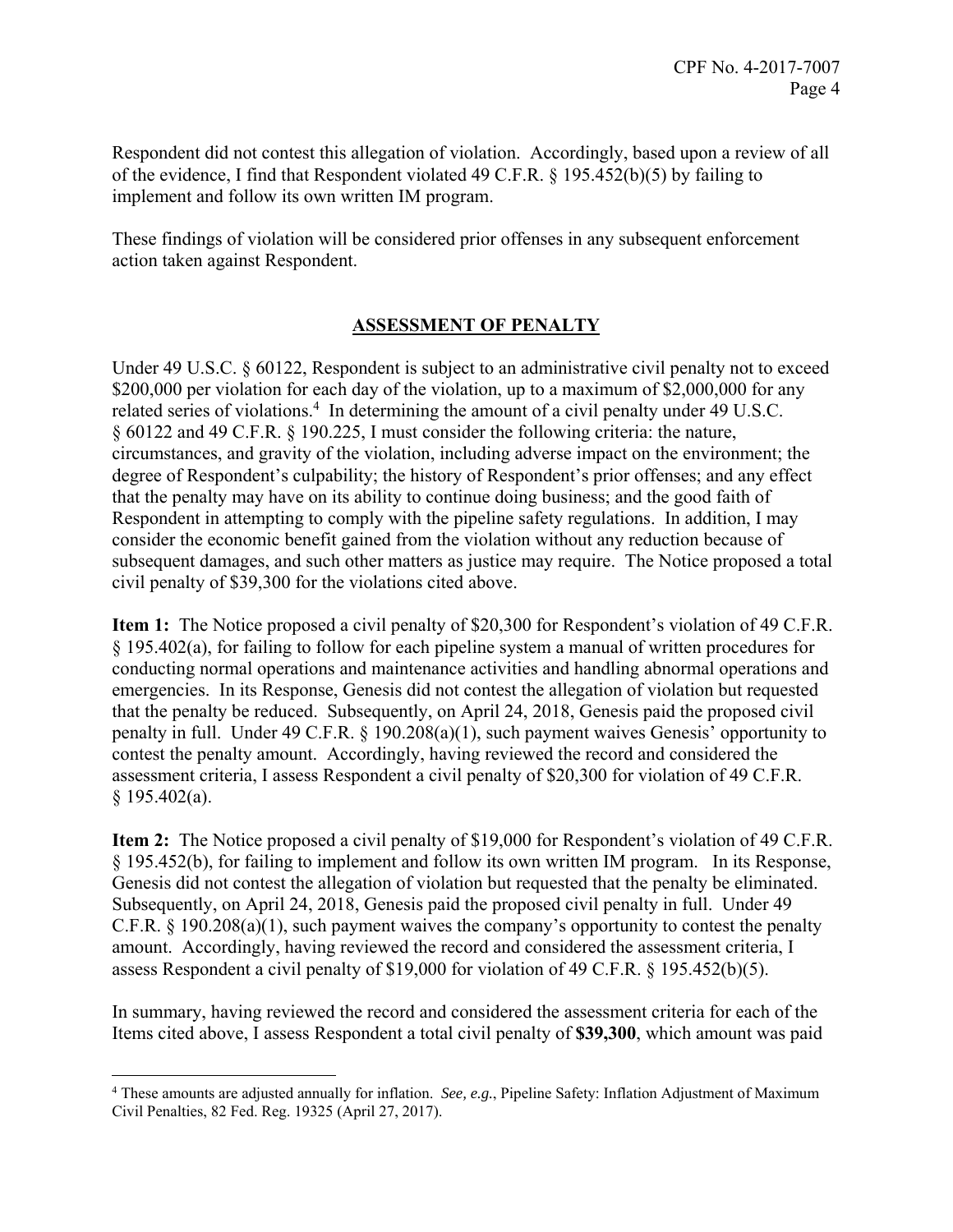in full by wire transfer on April 24, 2018.

## **COMPLIANCE ORDER**

The Notice proposed a compliance order with respect to Item 3 in the Notice for violation of 49 C.F.R. § 195.452(b)(5). Under 49 U.S.C. § 60118(a), each person who engages in the transportation of hazardous liquids or who owns or operates a pipeline facility is required to comply with the applicable safety standards established under chapter 601. The Director indicates that Respondent has taken the following actions specified in the proposed compliance order:

> 1. With respect to the violation of § 195.452(b)(5) (**Item 3**), Respondent has completed its Information Analysis report and utilized the findings to identify the appropriateness and adequacy of the preventive and mitigative measures in place. Respondent has also implemented additional measures identified through this process.

Accordingly, I find that compliance has been achieved with respect to this violation. Therefore, the compliance terms proposed in the Notice are not included in this Order.

### **WARNING ITEMS**

With respect to Items 4, 5, 6, and 7, the Notice alleged probable violations of Part 195 but did not propose a civil penalty or compliance order for these items. Therefore, these are considered to be warning items. The warnings were for:

49 C.F.R. § 195.561(b) **(Item 4)** ─ Respondent's alleged failure to repair coating damage discovered on the pipeline after it had been exposed to allow a hot tap to the line;

49 C.F.R. § 195.452(b)(5) **(Item 5)** ─ Respondent's alleged failure to follow its own written IM program, specifically, *IM Procedure 601L, sections 1.1.2* and *1.1.3*;

49 C.F.R.  $\S$  195.452(j)(2) **(Item 6)** — Respondent's alleged failure to conduct a periodic evaluation as frequently as needed to assure pipeline integrity; and

49 C.F.R. § 195.452(k) **(Item 7)** ─ Respondent's alleged failure to include in its IM program methods to measure whether the program is effective in assessing and evaluating the integrity of each pipeline segment and in protecting the high consequence areas.

Genesis presented information in its Response showing that it had taken certain actions to address the cited items. If OPS finds a violation of any of these items in a subsequent inspection, Respondent may be subject to future enforcement action.